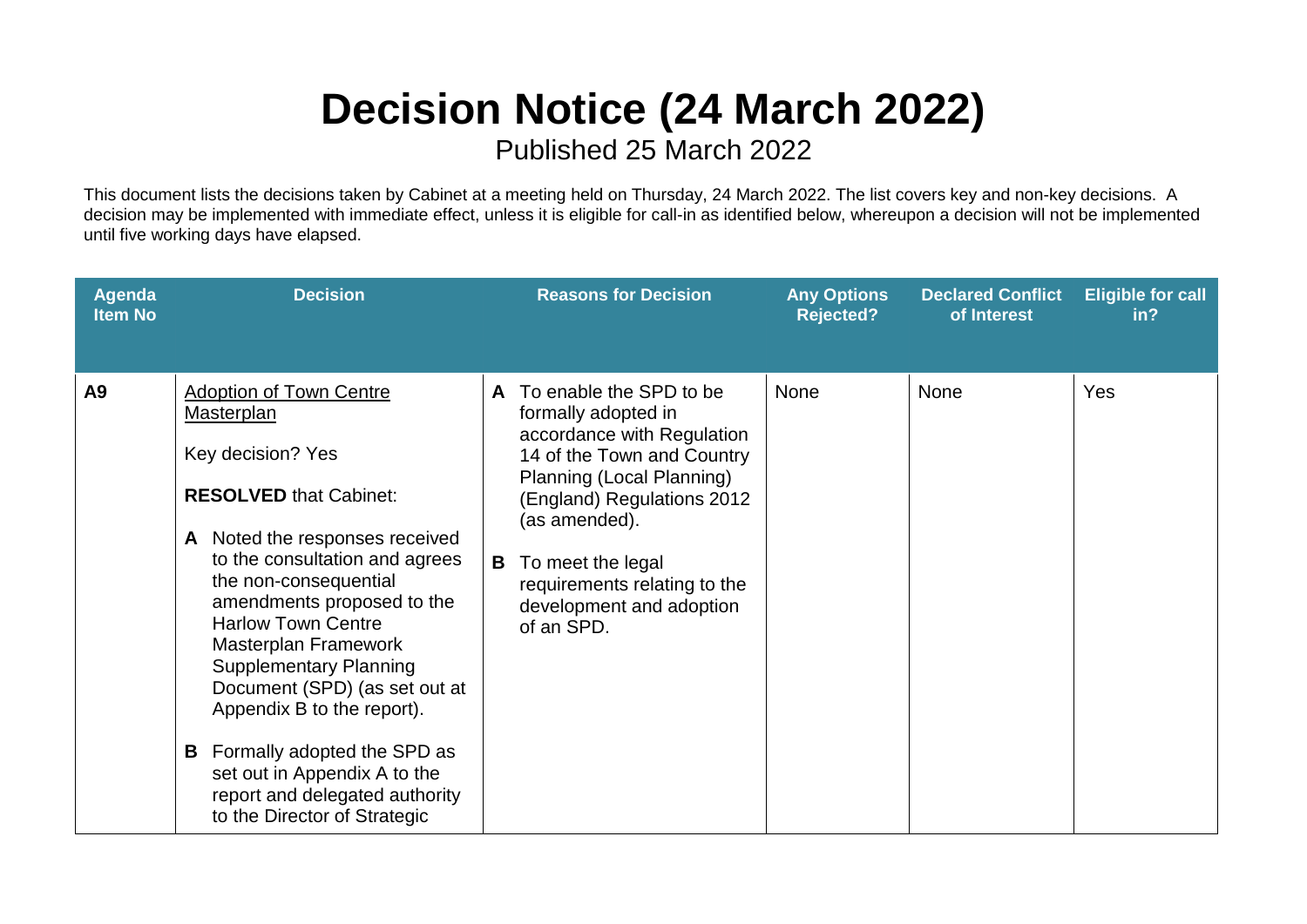| Agenda<br><b>Item No</b> | <b>Decision</b>                                                                                                                                                                                                                                                                                                                                                                                                                           | <b>Reasons for Decision</b>                                                                                                                                                                                                                                                                                                                                 | <b>Any Options</b><br><b>Rejected?</b> | <b>Declared Conflict</b><br>of Interest | <b>Eligible for call</b><br>in? |
|--------------------------|-------------------------------------------------------------------------------------------------------------------------------------------------------------------------------------------------------------------------------------------------------------------------------------------------------------------------------------------------------------------------------------------------------------------------------------------|-------------------------------------------------------------------------------------------------------------------------------------------------------------------------------------------------------------------------------------------------------------------------------------------------------------------------------------------------------------|----------------------------------------|-----------------------------------------|---------------------------------|
|                          | Growth and Regeneration in<br>consultation with the relevant<br>Portfolio Holders to make and<br>agree any minor or<br>inconsequential amendments<br>to the Masterplan Framework<br><b>Supplementary Planning</b><br>Document arising from any<br>matters discussed and agreed<br>at Cabinet.<br>Notes the three-staged plan to<br>C<br>deliver the major town centre<br>regeneration vision as set out<br>in Paragraph 12 of the report. |                                                                                                                                                                                                                                                                                                                                                             |                                        |                                         |                                 |
| A10                      | <b>New Housebuilding Programme</b><br>Key decision? Yes<br><b>RESOLVED that Cabinet:</b><br>A Noted the Scrutiny Committee<br>review of council house<br>building and the Action Plan<br>from that report, as set out in<br>Appendix A to the report, as<br>part of the delivery of the New                                                                                                                                               | Both the Council's Housing<br><b>Strategy and Local Plan</b><br>identify an affordable<br>housing need of 3,400<br>dwellings between 2011 and<br>2033. Much of this will be<br>provided on-site by<br>developers, particularly on<br>the large strategic sites. But<br>there is also a requirement<br>for the Council to deliver<br>more social housing for | None                                   | None                                    | Yes                             |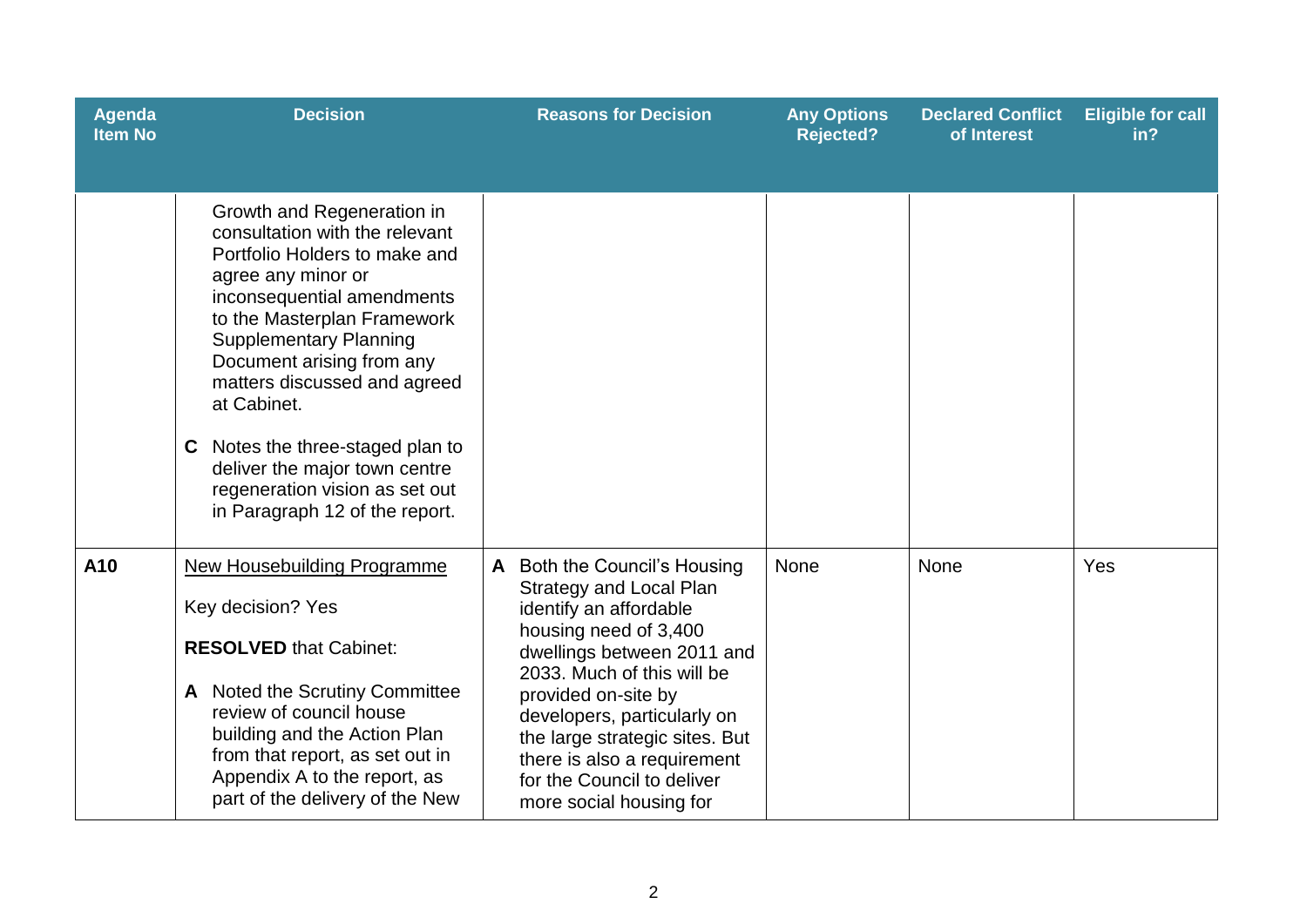| <b>Agenda</b><br><b>Item No</b> | <b>Decision</b>                                                                                                                                                                                                                                                                                                                                                                                                                                                         | <b>Reasons for Decision</b>                                                                                                                                                                                                                                                                                                                                                                                                                               | <b>Any Options</b><br><b>Rejected?</b> | <b>Declared Conflict</b><br>of Interest | <b>Eligible for call</b><br>in? |
|---------------------------------|-------------------------------------------------------------------------------------------------------------------------------------------------------------------------------------------------------------------------------------------------------------------------------------------------------------------------------------------------------------------------------------------------------------------------------------------------------------------------|-----------------------------------------------------------------------------------------------------------------------------------------------------------------------------------------------------------------------------------------------------------------------------------------------------------------------------------------------------------------------------------------------------------------------------------------------------------|----------------------------------------|-----------------------------------------|---------------------------------|
|                                 | House Building Programme.<br>Endorsed the aims of the New<br>B.<br><b>House Building Programme</b><br>(NHBP) set out in paragraph 11<br>of the report.<br>Endorsed the themes of the<br>C<br><b>New House Building</b><br>Programme set out in<br>paragraphs 12 to 31 of the<br>report and in particular the<br>principles of achieving<br>appropriate tenure mixes,<br>securing Section 106 funds to<br>contribute to the housebuilding<br>programme and of delivering | residents on the Council's<br>housing register.<br>The Council's Corporate<br>B<br>Strategy has set out a bold<br>ambition to build an<br>increased amount of Council<br>housing for rent to local<br>residents. This report sets<br>out a programme for<br>delivering that over the next<br>five years, which will be<br>updated and reported back<br>to Cabinet on an annual<br>basis, including an update<br>on the Scrutiny Committee<br>Action Plan. |                                        |                                         |                                 |
|                                 | new homes to carbon net zero<br>standards.<br>Endorsed the Phase 1<br>D.<br>schedule of projects of the New<br>House Building Programme<br>identified in paragraphs 45-47<br>and Appendix B of the report.<br>Noted that, before<br>E.<br>commencement, each<br>individual scheme will be                                                                                                                                                                               |                                                                                                                                                                                                                                                                                                                                                                                                                                                           |                                        |                                         |                                 |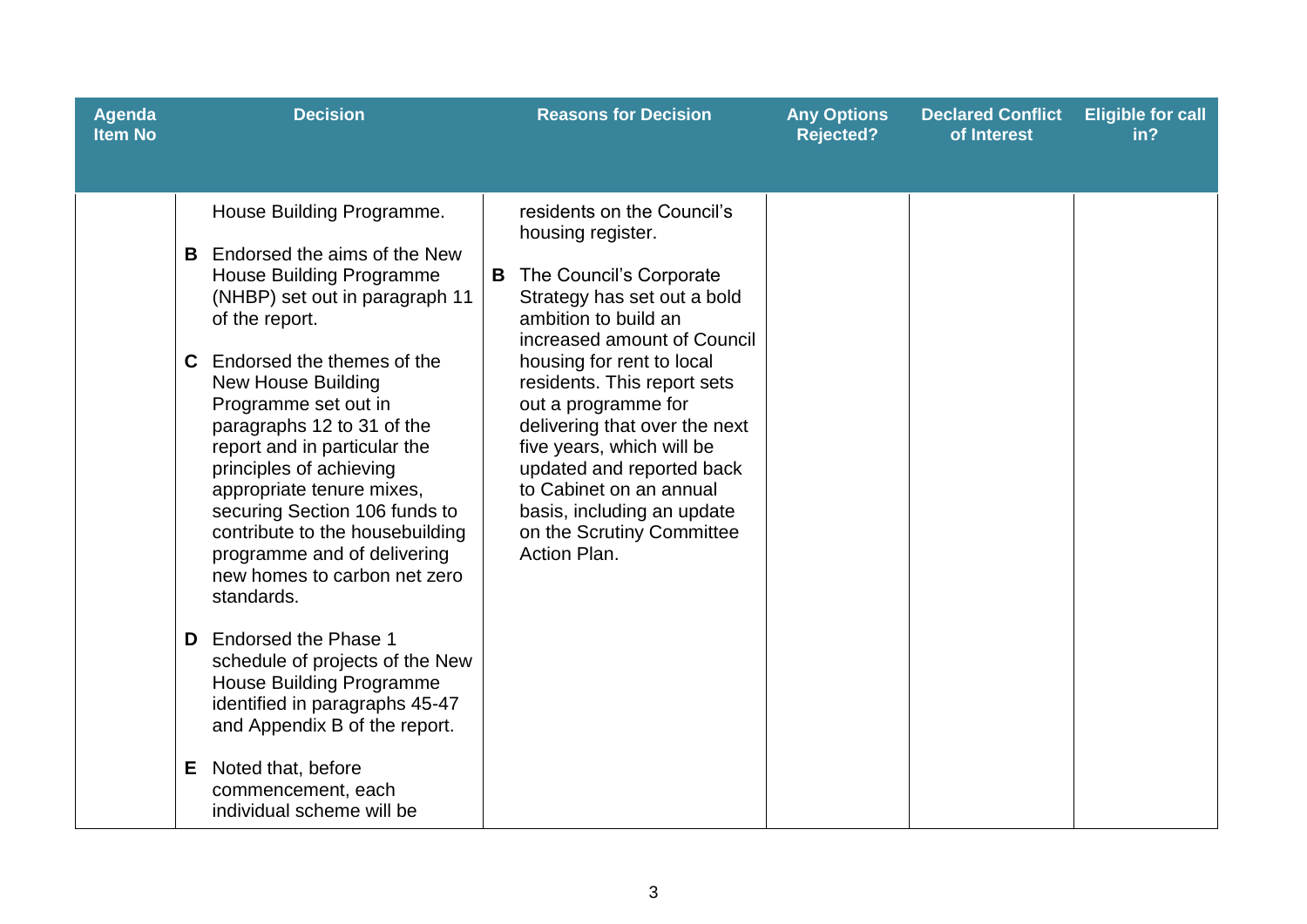| <b>Agenda</b><br><b>Item No</b> | <b>Decision</b>                                                                                                                                                                                                                                                                                                                                                                                                                                                               | <b>Reasons for Decision</b>                                                                                                                                                                                                                                                                                                                                                                                     | <b>Any Options</b><br><b>Rejected?</b> | <b>Declared Conflict</b><br>of Interest | <b>Eligible for call</b><br>in? |
|---------------------------------|-------------------------------------------------------------------------------------------------------------------------------------------------------------------------------------------------------------------------------------------------------------------------------------------------------------------------------------------------------------------------------------------------------------------------------------------------------------------------------|-----------------------------------------------------------------------------------------------------------------------------------------------------------------------------------------------------------------------------------------------------------------------------------------------------------------------------------------------------------------------------------------------------------------|----------------------------------------|-----------------------------------------|---------------------------------|
|                                 | reported back to Cabinet<br>showing viability and<br>affordability in the context of<br>the General Fund or Housing<br>Revenue Account as<br>appropriate (as set out in<br>paragraphs 32-42 of the<br>report).                                                                                                                                                                                                                                                                |                                                                                                                                                                                                                                                                                                                                                                                                                 |                                        |                                         |                                 |
| A11                             | <b>Harlow District Council (The SIW</b><br><b>Harlow) Compulsory Purchase</b><br>Order 2022<br>Key decision? Yes<br><b>RESOLVED that:</b><br><b>A</b> Harlow District Council<br>approves the making and<br>sealing of a compulsory<br>purchase order under the<br>powers conferred by sections<br>$226(1)(a)$ and $226(3)(a)$ of the<br>Town and Country Planning<br>Act 1990 and section 13 of the<br><b>Local Government</b><br>(Miscellaneous Provisions) Act<br>1976 to: | A In accordance with sections<br>$226(1)(a)$ and $226(3)(a)$ of<br>the Act the Council is<br>satisfied that the proposed<br>CPO:<br>will facilitate the<br>i)<br>carrying out of<br>development,<br>redevelopment or<br>improvement on or in<br>relation to the Order<br>Land, namely the<br>construction of the<br>Works (which have<br>now been granted<br>planning permission<br>as shown in the<br>report). | None                                   | <b>None</b>                             | Yes                             |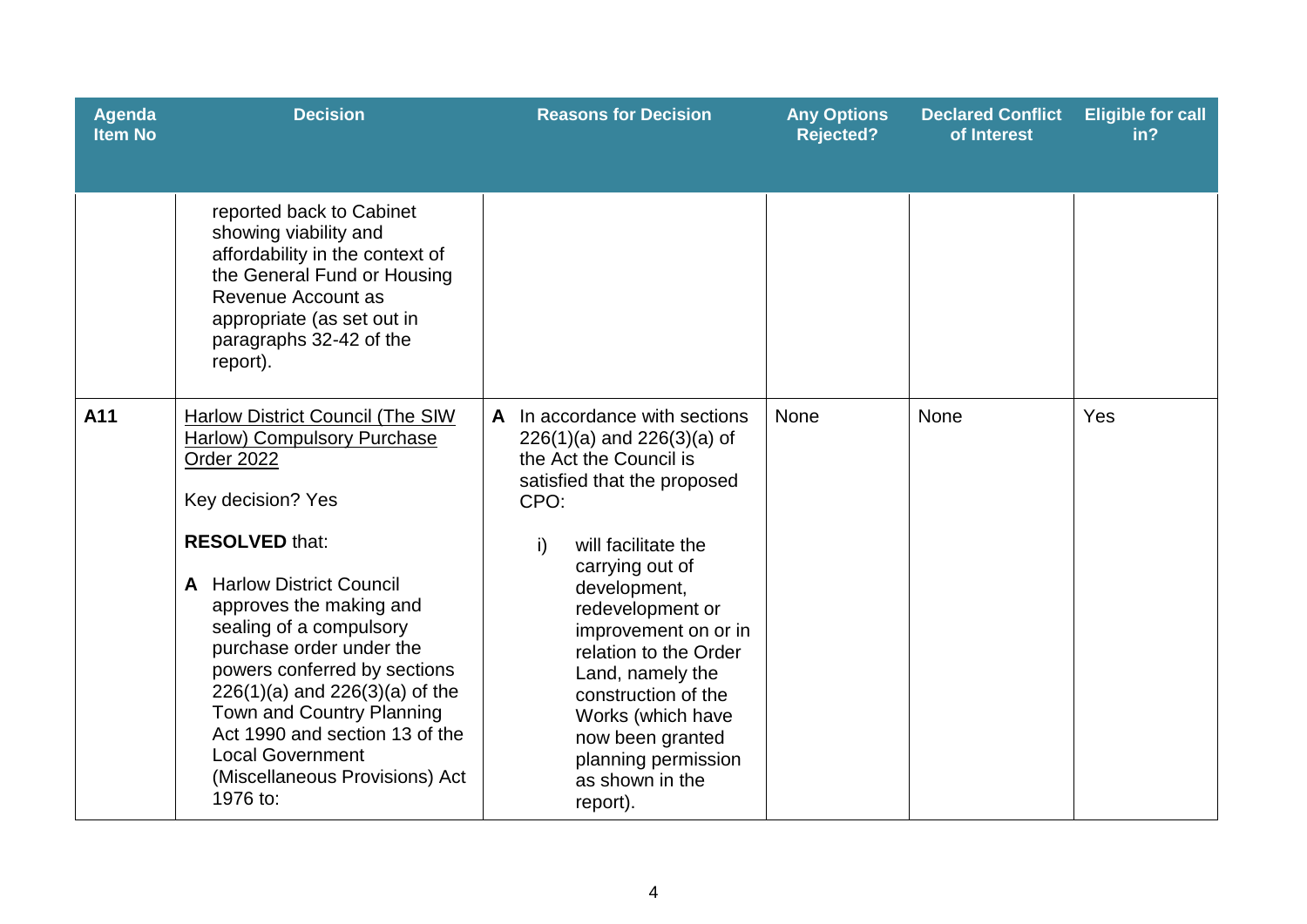| <b>Agenda</b><br><b>Item No</b> | <b>Decision</b>                                                                                                                                                                                                                                                                                                                                                                                                                                                                                                                                                                                                                                                                                                                                                 | <b>Reasons for Decision</b>                                                                                                                                                                                                                                                                                                                                                                                                                                                                                                                                                                                                                                                                                                                                                                         | <b>Any Options</b><br><b>Rejected?</b> | <b>Declared Conflict</b><br>of Interest | <b>Eligible for call</b><br>in? |
|---------------------------------|-----------------------------------------------------------------------------------------------------------------------------------------------------------------------------------------------------------------------------------------------------------------------------------------------------------------------------------------------------------------------------------------------------------------------------------------------------------------------------------------------------------------------------------------------------------------------------------------------------------------------------------------------------------------------------------------------------------------------------------------------------------------|-----------------------------------------------------------------------------------------------------------------------------------------------------------------------------------------------------------------------------------------------------------------------------------------------------------------------------------------------------------------------------------------------------------------------------------------------------------------------------------------------------------------------------------------------------------------------------------------------------------------------------------------------------------------------------------------------------------------------------------------------------------------------------------------------------|----------------------------------------|-----------------------------------------|---------------------------------|
|                                 | i)<br>acquire all that land<br>shaded pink and edged<br>red on the plans<br>attached at appendices<br>1 and 2;<br>ii)<br>acquire all those rights<br>(or interfere with existing<br>rights) over the land<br>shaded blue and edged<br>on the plans attached at<br>appendices 1 and 2,<br>the interests in which are<br>described in the schedule of<br>interests, attached at appendix<br>3.<br>The Director of Strategic<br>B<br>Growth and Regeneration, in<br>consultation with the Director of<br>Governance and Corporate<br>Services be authorised to take<br>all steps, and to enter into all<br>documentation, on behalf of<br><b>Harlow District Council in</b><br>connection with the making,<br>confirmation, submission or<br>implementation of the | will, as a result of the<br>$\mathsf{ii}$<br>Works, deliver the<br><b>Wellbeing Benefits to</b><br>the District.<br>iii)<br>will contribute to the<br>progress and delivery<br>of the HGGT Scheme<br>which is the scheme<br>underlying the CPO.<br><b>Whilst the Council</b><br>B<br>acknowledges that the use<br>of compulsory purchase<br>powers is a measure of last<br>resort, the Council considers<br>that there is little prospect of<br>all of the Order Land as<br>required for the Works being<br>acquired through negotiation<br>within a reasonable<br>timeframe or at all. The<br>Works have a high likelihood<br>of being delivered if the<br>Order Land can be acquired.<br>The Wellbeing Benefits are<br>dependent on acquiring the<br>Order Land, as is the<br>success of the HGGT |                                        |                                         |                                 |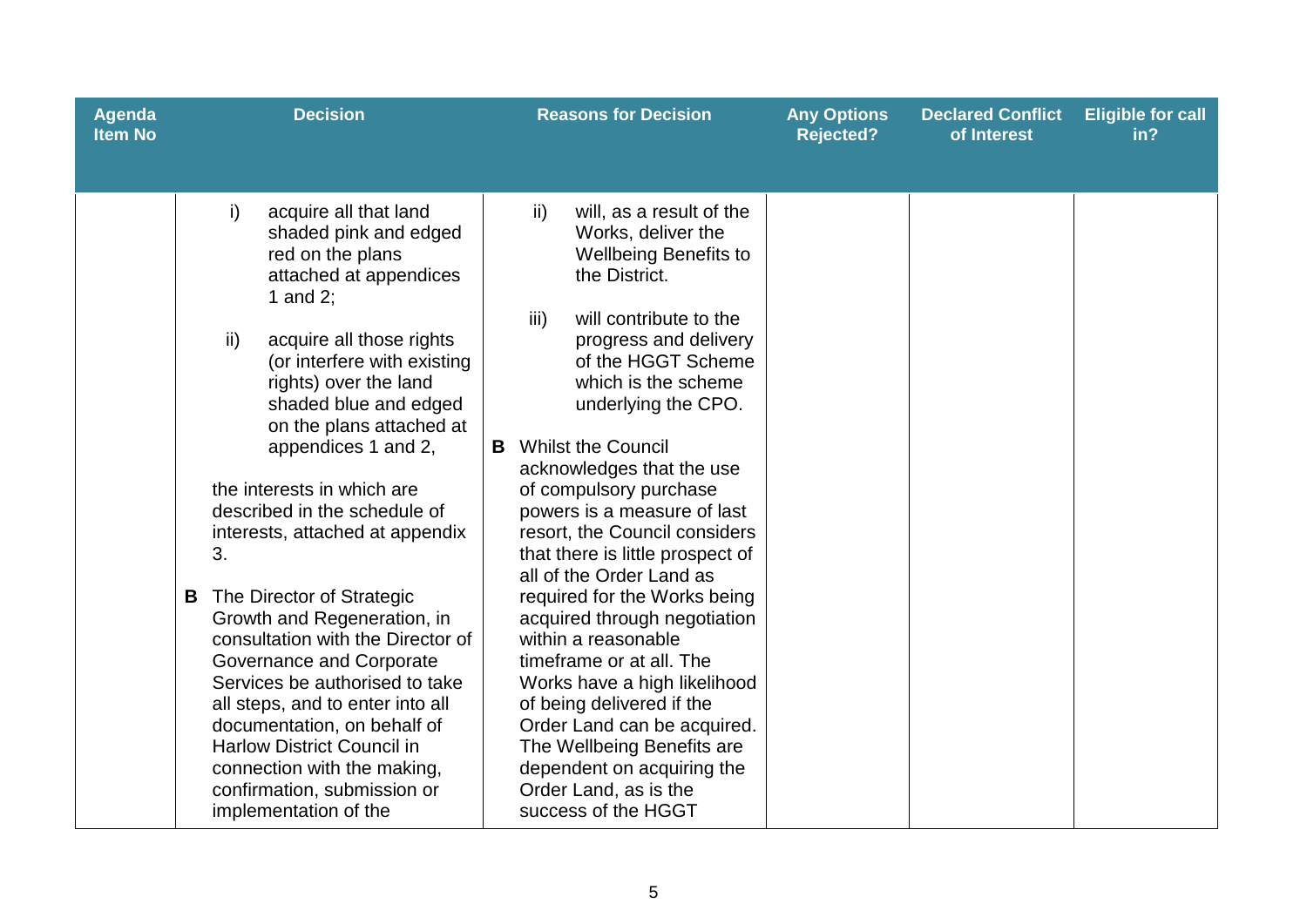| <b>Agenda</b><br><b>Item No</b> | <b>Decision</b>                                                                                                                                                                                                                                                                                                                                                                                                                                                                                                                                                                                                                                                                                                                                                                                      | <b>Reasons for Decision</b>                                                                                                                                                                                                    | <b>Any Options</b><br><b>Rejected?</b> | <b>Declared Conflict</b><br>of Interest | <b>Eligible for call</b><br>in? |
|---------------------------------|------------------------------------------------------------------------------------------------------------------------------------------------------------------------------------------------------------------------------------------------------------------------------------------------------------------------------------------------------------------------------------------------------------------------------------------------------------------------------------------------------------------------------------------------------------------------------------------------------------------------------------------------------------------------------------------------------------------------------------------------------------------------------------------------------|--------------------------------------------------------------------------------------------------------------------------------------------------------------------------------------------------------------------------------|----------------------------------------|-----------------------------------------|---------------------------------|
|                                 | compulsory purchase order,<br>including in respect of any<br>public inquiry, appeal or legal<br>challenge concerning the<br>same.<br>The Director of Strategic<br>C<br>Growth and Regeneration, in<br>consultation with the Director of<br>Governance and Corporate<br>Services be authorised to make<br>amendments to the compulsory<br>purchase order or other<br>connected document provided<br>that the proposed amendments<br>do not significantly alter the<br>scope of the compulsory<br>purchase order as presented to<br>Cabinet by this report.<br>The Director of Strategic<br>D<br>Growth and Regeneration, in<br>consultation with the Director of<br>Governance and Corporate<br>Services be authorised to take<br>all steps to:<br>i)<br>negotiate agreements<br>with any landowners, | Scheme.<br>The Council is of the firm<br>C<br>view that the use of<br>compulsory purchase<br>powers is justifiable and that<br>there is a clear and<br>compelling case in the<br>public interest to acquire the<br>Order Land. |                                        |                                         |                                 |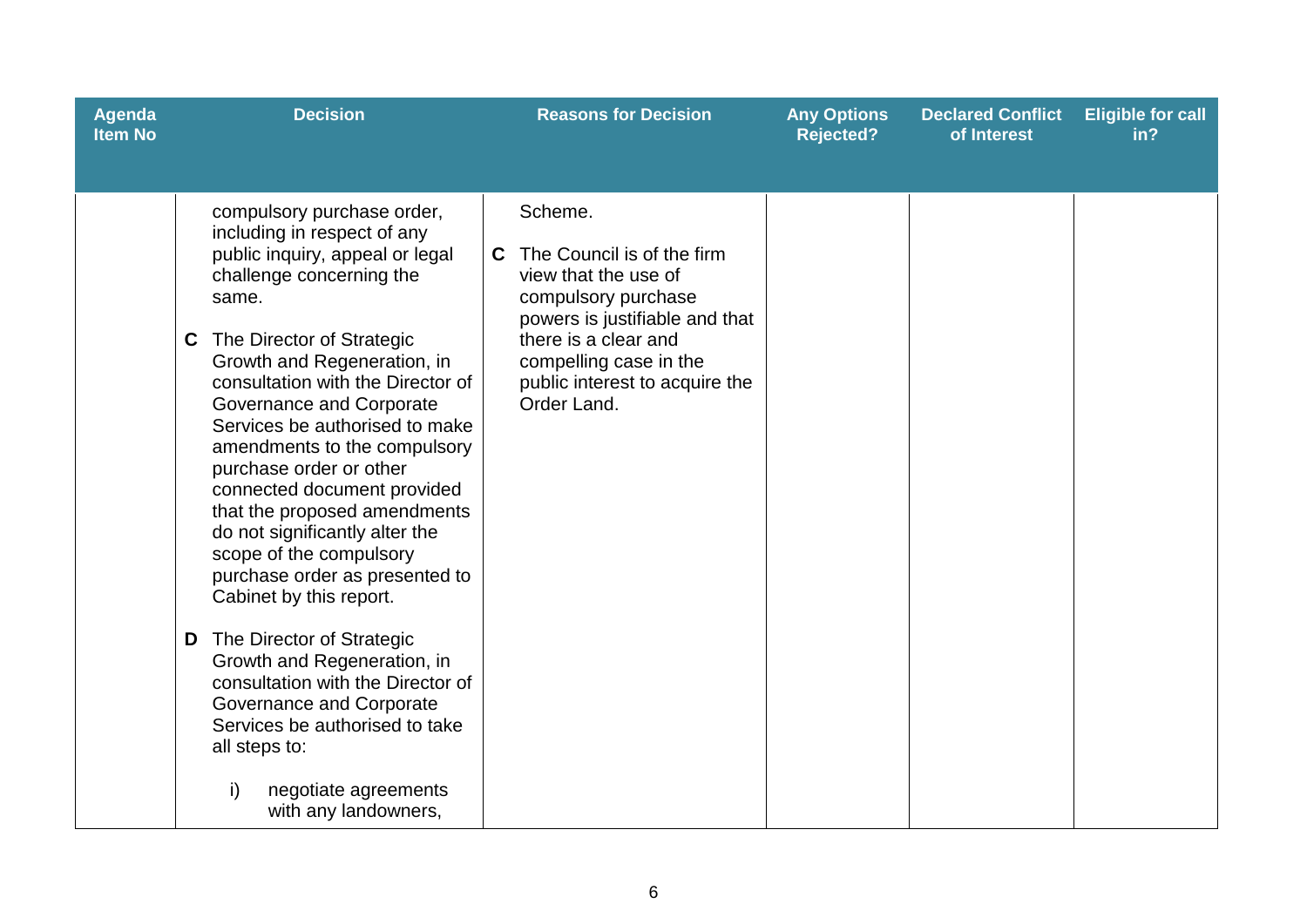| <b>Agenda</b><br><b>Item No</b> | <b>Decision</b>                                                                                                                                                                                                                                                                                                                                                                                                                                                           | <b>Reasons for Decision</b>                                                                                                                                                                                              | <b>Any Options</b><br><b>Rejected?</b> | <b>Declared Conflict</b><br>of Interest | <b>Eligible for call</b><br>in? |
|---------------------------------|---------------------------------------------------------------------------------------------------------------------------------------------------------------------------------------------------------------------------------------------------------------------------------------------------------------------------------------------------------------------------------------------------------------------------------------------------------------------------|--------------------------------------------------------------------------------------------------------------------------------------------------------------------------------------------------------------------------|----------------------------------------|-----------------------------------------|---------------------------------|
|                                 | owners or occupiers of<br>land included within the<br>compulsory purchase<br>order; and/or<br>$\mathsf{ii}$<br>negotiate agreements<br>with any party with an<br>interest in any land<br>included within or<br>affected by the<br>compulsory purchase<br>order,<br>such agreements to include the<br>acquisition of land or interests<br>in land, payment of<br>compensation or any other<br>arrangements related to the<br>delivery of the compulsory<br>purchase order. |                                                                                                                                                                                                                          |                                        |                                         |                                 |
| A12                             | <b>Community Engagement Strategy</b><br>Key decision? Yes<br><b>RESOLVED that Cabinet:</b><br>A Approved the draft Community                                                                                                                                                                                                                                                                                                                                              | Implementation of the strategy<br>will inform the Council's work<br>with residents, partners,<br>businesses and the community<br>and voluntary sector to ensure<br>an inclusive engagement<br>approach in order that the | None                                   | None                                    | Yes                             |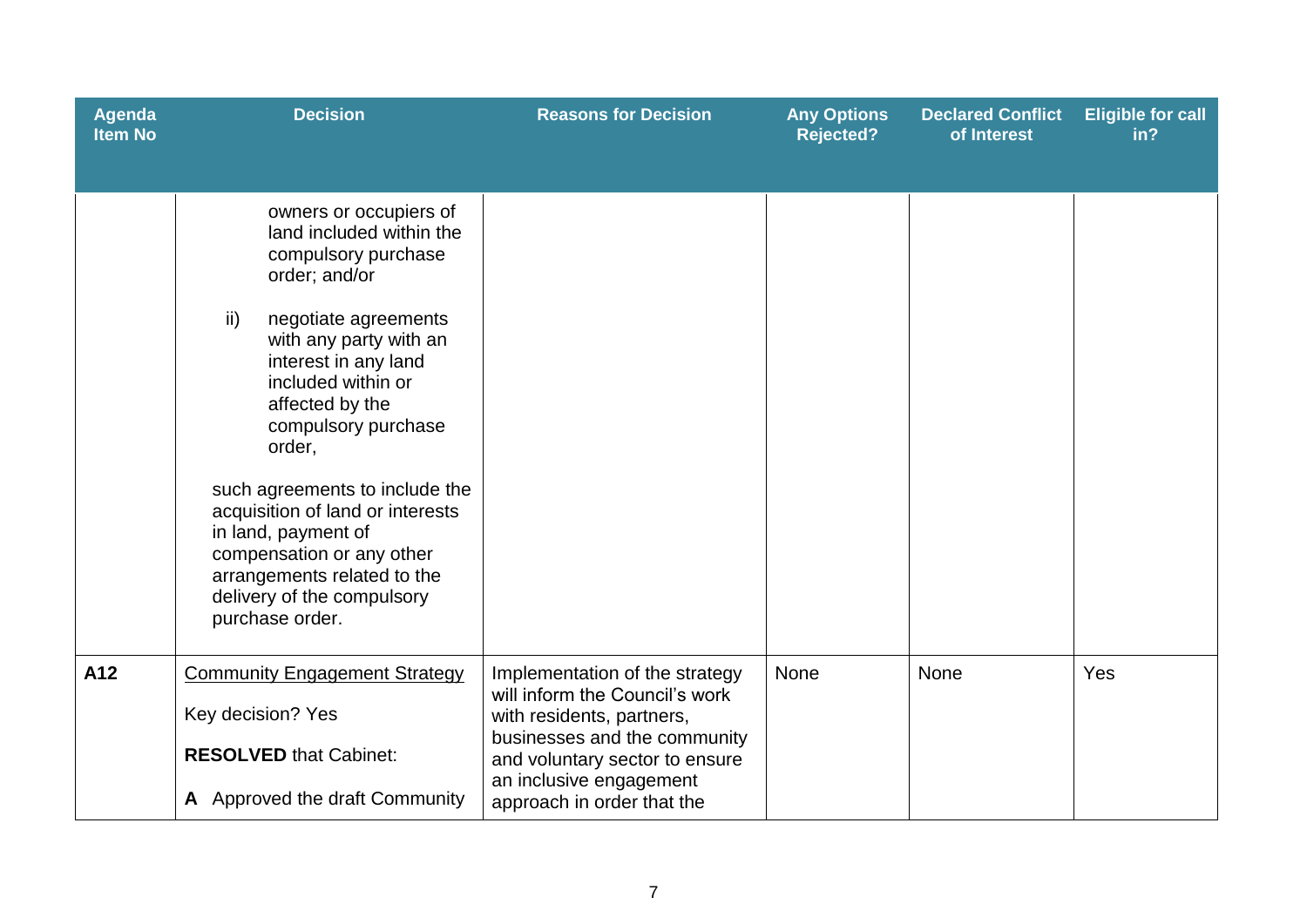| <b>Agenda</b><br><b>Item No</b> | <b>Decision</b>                                                                                                                                                                                                                                                                                                                                                                                                                                                                                                                                                                                                                                                                                                                                                                                                                      | <b>Reasons for Decision</b>                                                                                                                                                                                                                                                                                                                                                                                                 | <b>Any Options</b><br><b>Rejected?</b> | <b>Declared Conflict</b><br>of Interest | <b>Eligible for call</b><br>in? |
|---------------------------------|--------------------------------------------------------------------------------------------------------------------------------------------------------------------------------------------------------------------------------------------------------------------------------------------------------------------------------------------------------------------------------------------------------------------------------------------------------------------------------------------------------------------------------------------------------------------------------------------------------------------------------------------------------------------------------------------------------------------------------------------------------------------------------------------------------------------------------------|-----------------------------------------------------------------------------------------------------------------------------------------------------------------------------------------------------------------------------------------------------------------------------------------------------------------------------------------------------------------------------------------------------------------------------|----------------------------------------|-----------------------------------------|---------------------------------|
|                                 | Engagement Strategy 2022/23<br>$-2024/25$ , subject to<br>consultation, in order to support<br>a renewed, strengthened and<br>joined up approach to<br>engagement across all council<br>services and functions to<br>ensure our work is as inclusive<br>and effective as possible by<br>reaching people from all social,<br>financial and ethnic<br>backgrounds in a variety of<br>different ways.<br>Authorised that consultation be<br>B<br>undertaken on this draft for a<br>period of six weeks. Minor<br>amendments will be submitted<br>to the Director of Communities<br>and Environment who will, in<br>conjunction with the Deputy<br><b>Leader and Cabinet Member</b><br>for Business and Community<br>Resilience, develop the final<br>version of the strategy following<br>the conclusion of the<br>consultation period. | council and its partners may<br>better understand the needs of<br>our communities, in particular<br>those that are vulnerable or<br>from groups with identified<br>unmet need. Such an approach<br>will help build cohesive and<br>involved communities where<br>people feel and are involved in<br>local decision making and the<br>co-production of services to<br>meet their needs and those of<br>the town more widely. |                                        |                                         |                                 |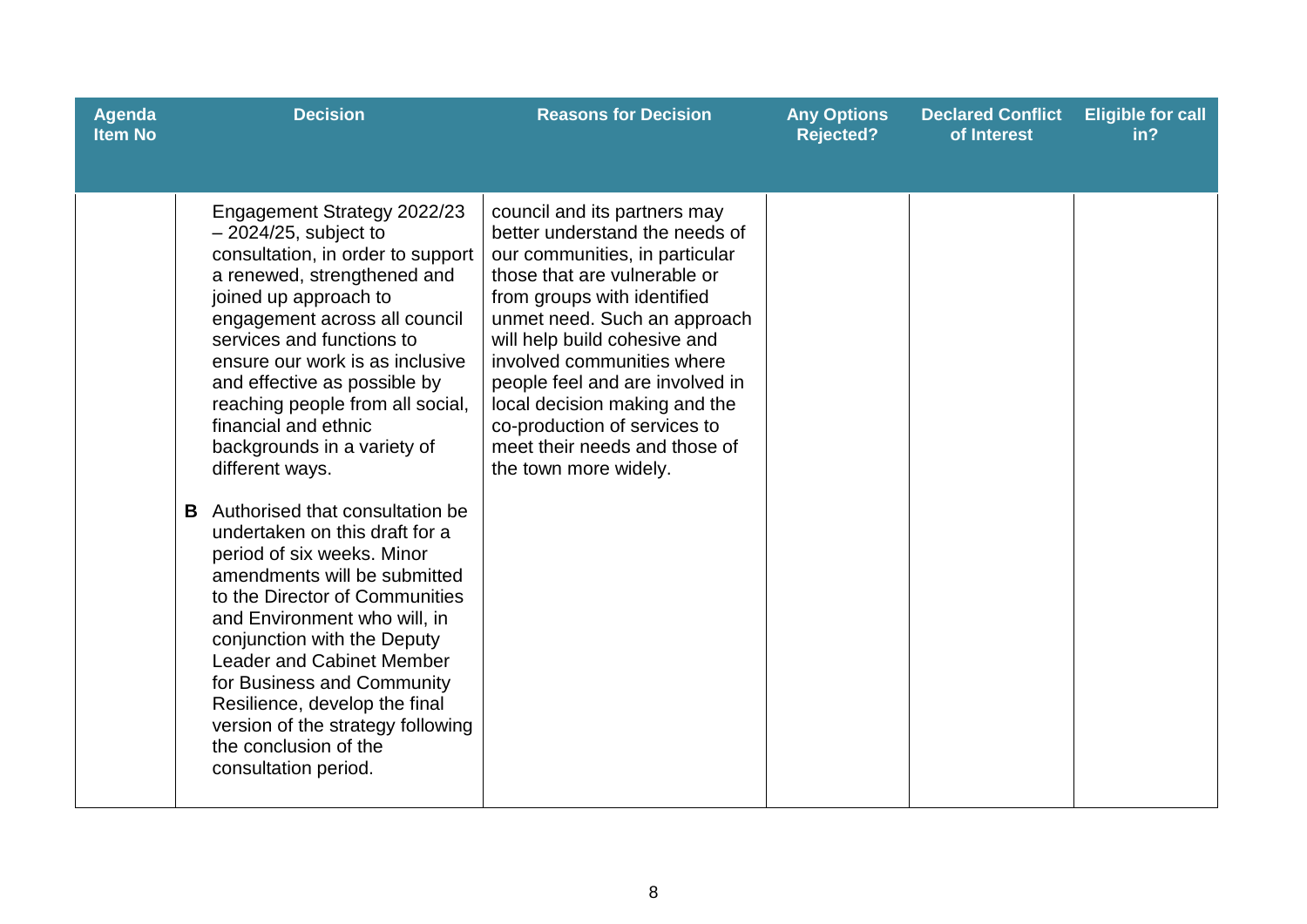| <b>Agenda</b><br><b>Item No</b> | <b>Decision</b>                                                                                                                                                                                                                                                                                                                                                                                                                                        |                   | <b>Reasons for Decision</b>                                                                                                                                                                                                                          | <b>Any Options</b><br><b>Rejected?</b> | <b>Declared Conflict</b><br>of Interest | <b>Eligible for call</b><br>in? |
|---------------------------------|--------------------------------------------------------------------------------------------------------------------------------------------------------------------------------------------------------------------------------------------------------------------------------------------------------------------------------------------------------------------------------------------------------------------------------------------------------|-------------------|------------------------------------------------------------------------------------------------------------------------------------------------------------------------------------------------------------------------------------------------------|----------------------------------------|-----------------------------------------|---------------------------------|
| A13                             | <b>Adoption of Open Space</b><br><b>Supplementary Planning</b><br>Document<br>Key decision? Yes<br><b>RESOLVED that Cabinet:</b><br>A Noted the responses received<br>to the consultation and<br>approves the consequential<br>amendments made to the<br><b>Green Infrastructure and Public</b><br><b>Open Spaces Supplementary</b><br>Planning Document (SPD).<br><b>B</b> Formally adopted the SPD as<br>set out in the Appendix A to the<br>report. | $\mathbf{A}$<br>B | To enable the SPD to be<br>formally adopted under<br>Regulation 14 of the Town<br>and Country Planning<br>(Local Planning) (England)<br>Regulations 2012 (as<br>amended).<br>To meet the legal<br>requirements of developing<br>and adopting an SPD. | <b>None</b>                            | None                                    | Yes                             |
| A14                             | <b>Award of Partnership Grants</b><br>Key decision? Yes<br><b>RESOLVED that:</b><br>The allocation of Grant Aid<br>A<br>(Partnership Grants) be<br>delegated to the Director of                                                                                                                                                                                                                                                                        | В                 | A To enable the provision of<br>financial support to voluntary<br>sector organisations in line<br>with council policy.<br>To support the delivery of<br>council priorities as set out<br>in paragraph two of the                                     | <b>None</b>                            | <b>None</b>                             | Yes                             |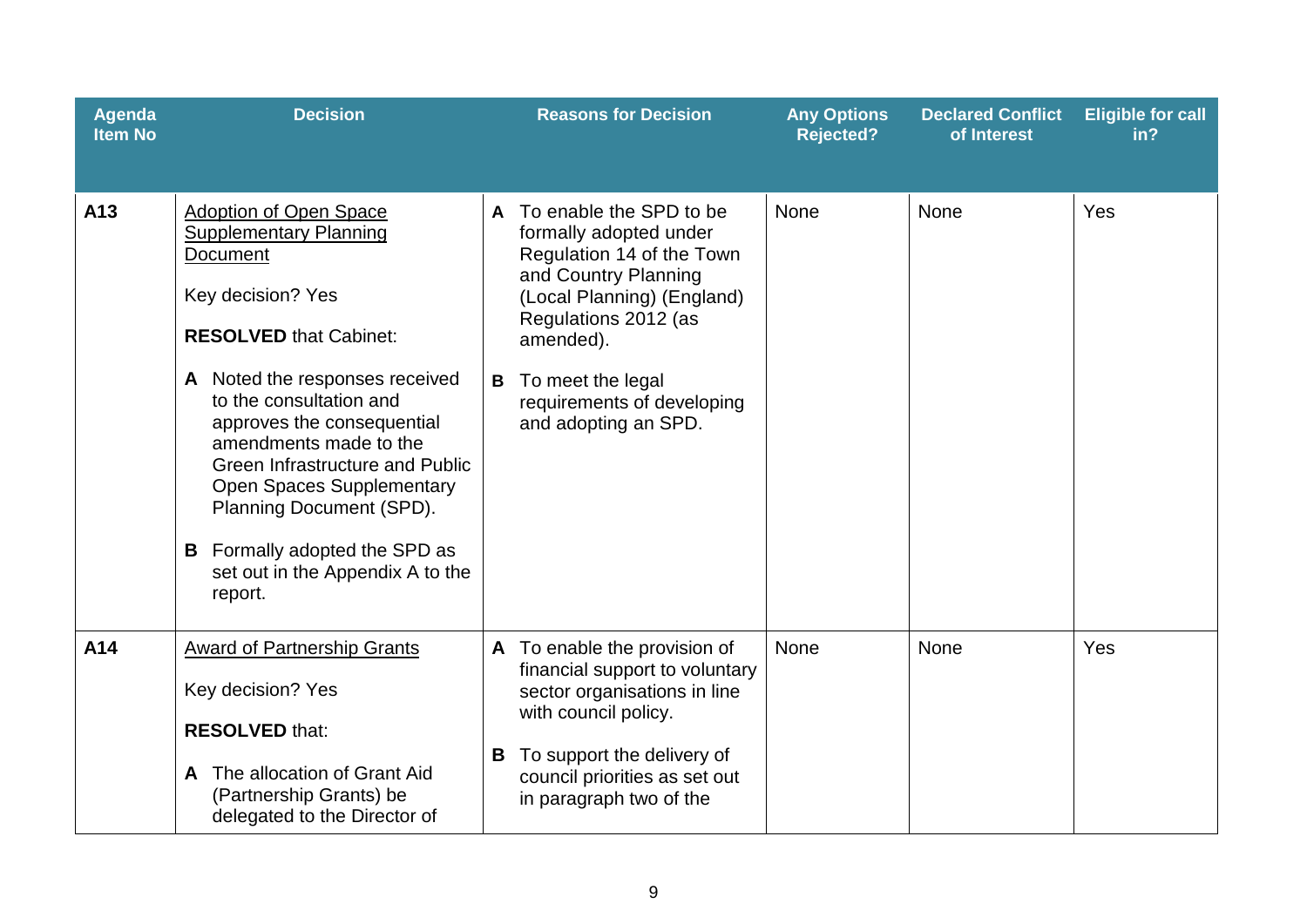| <b>Agenda</b><br><b>Item No</b> | <b>Decision</b>                                                                                                                                                                                                                                                                                                                                                                                                                                        | <b>Reasons for Decision</b>                                                                                                                           | <b>Any Options</b><br><b>Rejected?</b> | <b>Declared Conflict</b><br>of Interest | <b>Eligible for call</b><br>in? |
|---------------------------------|--------------------------------------------------------------------------------------------------------------------------------------------------------------------------------------------------------------------------------------------------------------------------------------------------------------------------------------------------------------------------------------------------------------------------------------------------------|-------------------------------------------------------------------------------------------------------------------------------------------------------|----------------------------------------|-----------------------------------------|---------------------------------|
|                                 | <b>Communities and Environment,</b><br>in consultation with the Deputy<br>Leader and Portfolio Holder for<br><b>Business and Community</b><br>Resilience, as set out in<br>paragraph 7 of this report and<br>will be published as a Portfolio<br>Holder report at the appropriate<br>time.                                                                                                                                                             | report following consultation<br>with the community and<br>voluntary sector in<br>November 2021.                                                      |                                        |                                         |                                 |
| A15                             | Fire Safety Works - Brenthall<br>Tower 1-28, Brenthall Tower 29-56<br>and Stort Tower<br>Key decision? Yes<br><b>RESOLVED that:</b><br>The most advantageous tender<br>A<br>in consideration of price and<br>quality combined as submitted<br>by Contractor B be accepted in<br>the revised sum of<br>£1,281,792.92 for the delivery<br>of updated Fire<br>Compartmentation between<br>floors, in service duct and<br>ventilation system, internal and | To enable the Council to enter<br>into a formal contract for fire<br>safety remedial works in<br>compliance with Contracts<br><b>Standing Orders.</b> | None                                   | None                                    | Yes                             |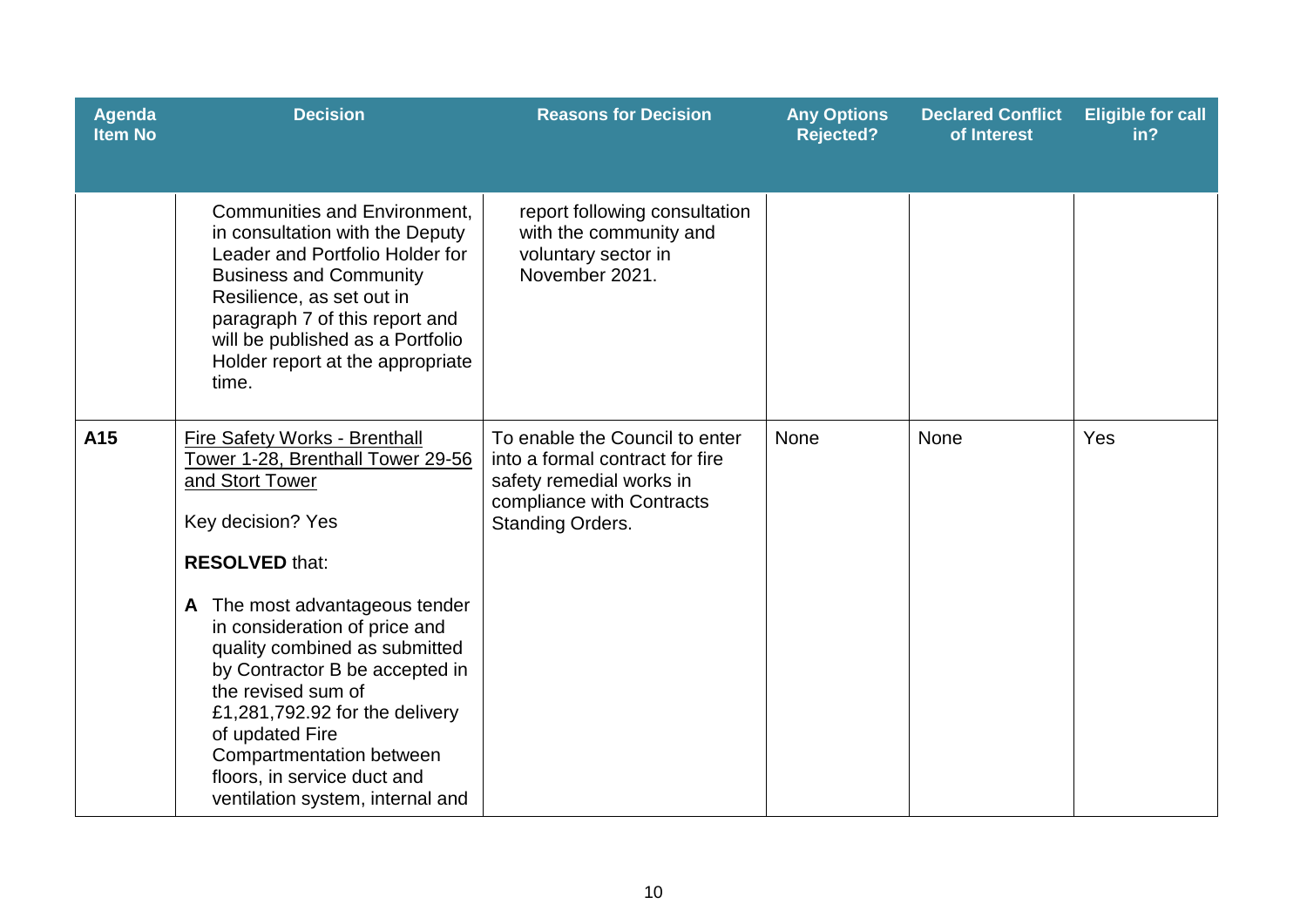| <b>Agenda</b><br><b>Item No</b> | <b>Decision</b>                                                                                                                                                                                                                                                                                                                                                                                                                                                     | <b>Reasons for Decision</b>                                                                                                                                                                                                                              | <b>Any Options</b><br><b>Rejected?</b> | <b>Declared Conflict</b><br>of Interest | <b>Eligible for call</b><br>in? |
|---------------------------------|---------------------------------------------------------------------------------------------------------------------------------------------------------------------------------------------------------------------------------------------------------------------------------------------------------------------------------------------------------------------------------------------------------------------------------------------------------------------|----------------------------------------------------------------------------------------------------------------------------------------------------------------------------------------------------------------------------------------------------------|----------------------------------------|-----------------------------------------|---------------------------------|
|                                 | front entrance fire doors<br>programme, subject to contract<br>and Leaseholder consultation.                                                                                                                                                                                                                                                                                                                                                                        |                                                                                                                                                                                                                                                          |                                        |                                         |                                 |
| A16                             | <b>Contract Award for External</b><br>Refurbishment at 106-116, 38-42,<br>45-49, 7-17 and 85-95 Five Acres<br>Key decision? Yes<br><b>RESOLVED that:</b><br>The most advantageous tender<br>A<br>in consideration of price and<br>quality combined as submitted<br>by Contractor B, be accepted in<br>the revised sum of<br>£1,204,051.75 for the delivery<br>of the external refurbishment of<br>five blocks, subject to contract<br>and Leaseholder Consultation. | To enable the Council to enter<br>into a contract for these works<br>in compliance with Contract<br>Standing Orders and deliver the<br>Council's priorities as part of its<br>decent homes delivery and<br><b>Housing Investment</b><br>Programme (HIP). | None                                   | <b>None</b>                             | Yes                             |
| A17                             | <b>Operational Buildings FM Contract</b><br>Award<br>Key decision? Yes<br><b>RESOLVED that:</b>                                                                                                                                                                                                                                                                                                                                                                     | To put in place the necessary<br>contractual arrangements<br>commencing 1 July 2022 to<br>ensure that the Civic Centre<br>and Latton Bush Centre are<br>appropriately maintained in line                                                                 | None                                   | None                                    | Yes                             |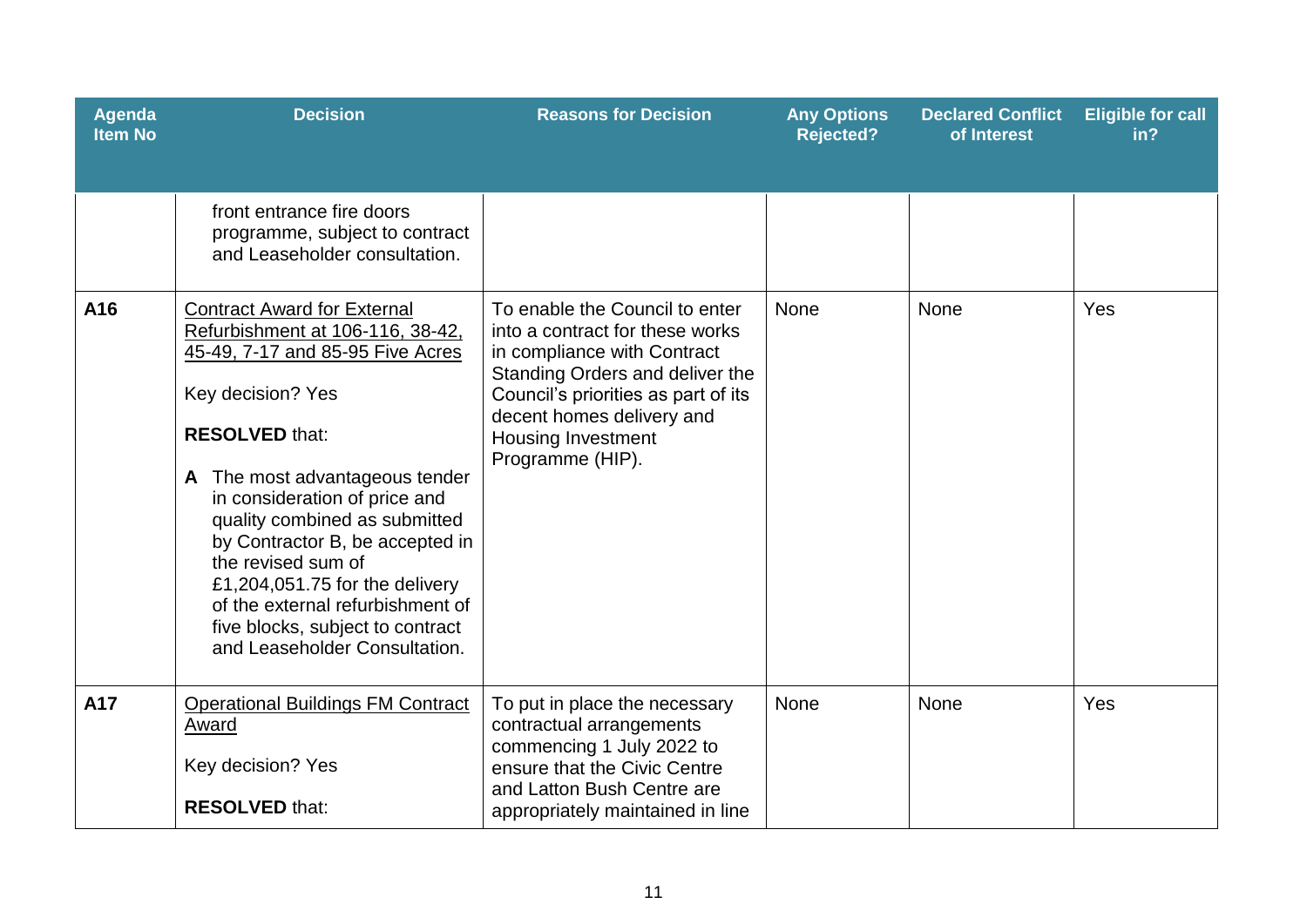| <b>Agenda</b><br><b>Item No</b> | <b>Decision</b>                                                                                                                                                                                                                                                                                                                                                                                                                                                                              | <b>Reasons for Decision</b>                                                                                                                                                                                                                                                                                                          | <b>Any Options</b><br><b>Rejected?</b> | <b>Declared Conflict</b><br>of Interest | <b>Eligible for call</b><br>in? |
|---------------------------------|----------------------------------------------------------------------------------------------------------------------------------------------------------------------------------------------------------------------------------------------------------------------------------------------------------------------------------------------------------------------------------------------------------------------------------------------------------------------------------------------|--------------------------------------------------------------------------------------------------------------------------------------------------------------------------------------------------------------------------------------------------------------------------------------------------------------------------------------|----------------------------------------|-----------------------------------------|---------------------------------|
|                                 | A A facilities management<br>services contract is entered<br>into with HTS (Property &<br>Environment) Limited (HTS) for<br>a period of three years, with an<br>option, at the sole discretion of<br>the Council, to extend that<br>contract by a further two years.<br>Delegated authority be given to<br>B<br>the Director of Housing, in<br>consultation with the Portfolio<br>Holder for Finance, to make the<br>necessary legal and financial<br>arrangements to award the<br>contract. | with statutory requirements and<br>best practice.                                                                                                                                                                                                                                                                                    |                                        |                                         |                                 |
| A18                             | <b>HTS (Property and Environment)</b><br>Ltd Contract Awards 2022/23<br>Key decision? Yes<br><b>RESOLVED that:</b><br>A The following Business Cases<br>are awarded to HTS (Property<br>and Environment) Limited for a<br>5-year term, subject to                                                                                                                                                                                                                                            | To enable the Council to<br>implement the Housing<br><b>Revenue Account Asset</b><br>Management plan and to<br>continue its programme of<br>improving its housing stock to<br>maintain the Governments<br>Decent Homes Standard and<br>wider Housing Investment<br>Programme (HIP) and energy<br>efficient priorities going forward. | None                                   | None                                    | Yes                             |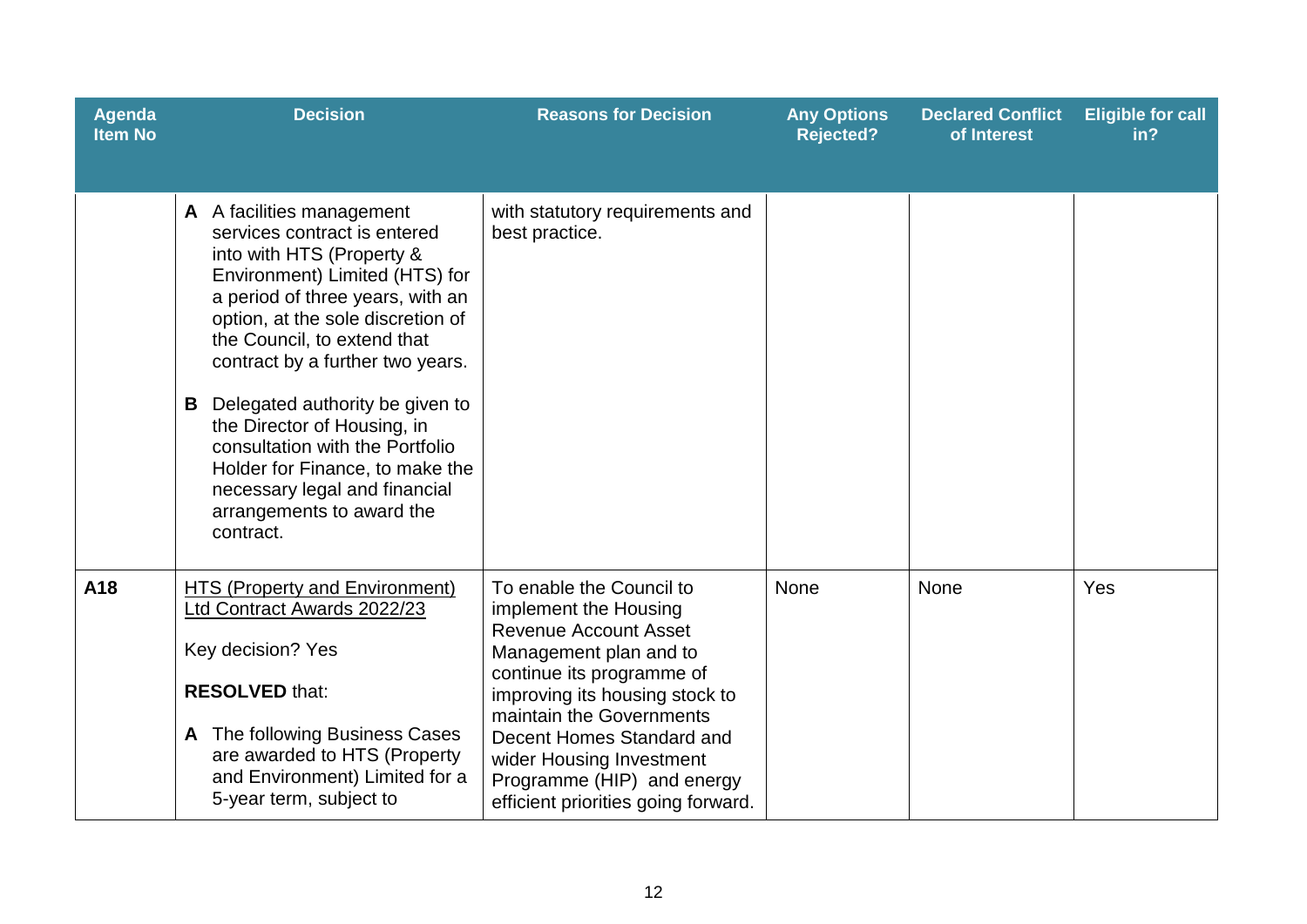| <b>Agenda</b><br><b>Item No</b> | <b>Decision</b>                                                                                                                                                                                                                                                                                                                                                                                                                                                                                                                                                                                                                                                                                               | <b>Reasons for Decision</b> | <b>Any Options</b><br><b>Rejected?</b> | <b>Declared Conflict</b><br>of Interest | <b>Eligible for call</b><br>in? |
|---------------------------------|---------------------------------------------------------------------------------------------------------------------------------------------------------------------------------------------------------------------------------------------------------------------------------------------------------------------------------------------------------------------------------------------------------------------------------------------------------------------------------------------------------------------------------------------------------------------------------------------------------------------------------------------------------------------------------------------------------------|-----------------------------|----------------------------------------|-----------------------------------------|---------------------------------|
|                                 | clarification and agreement on<br>the terms and conditions, and<br>that a contract is entered into<br>for the activity, not exceeding<br>the value below:<br>i)<br>Internal Works -<br>£11,202,500<br>Compliance Works -<br>ii)<br>£5,8000,000<br>iii)<br><b>Related Assets</b><br>(Garages) - £1,751,000<br>The following Business Cases<br>B<br>be awarded to HTS (Property<br>and Environment) Limited,<br>subject to clarification and<br>agreement on the terms and<br>conditions, and that a contract<br>is entered into for the activity,<br>not exceeding the value below:<br>$\mathsf{i}$<br><b>Replacement Communal</b><br><b>Boilers and Heating</b><br>Installations (Lower<br>Meadow) - £452,000 |                             |                                        |                                         |                                 |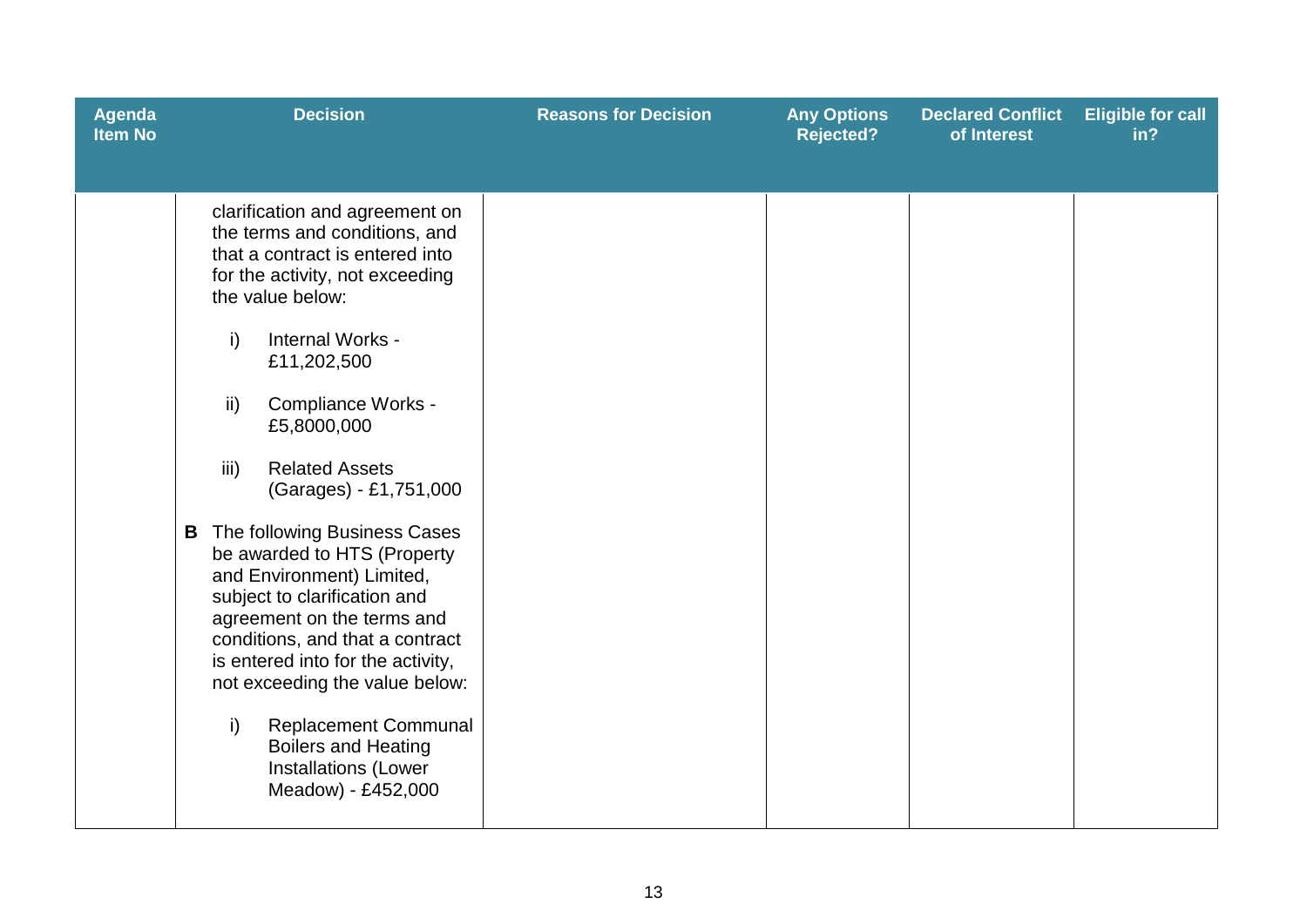| Agenda<br><b>Item No</b> | <b>Decision</b>                                                                                                                                                                                                                                                                                                                                                                                                    | <b>Reasons for Decision</b>                                                                                                                                                                                                              | <b>Any Options</b><br><b>Rejected?</b> | <b>Declared Conflict</b><br>of Interest | <b>Eligible for call</b><br>in? |
|--------------------------|--------------------------------------------------------------------------------------------------------------------------------------------------------------------------------------------------------------------------------------------------------------------------------------------------------------------------------------------------------------------------------------------------------------------|------------------------------------------------------------------------------------------------------------------------------------------------------------------------------------------------------------------------------------------|----------------------------------------|-----------------------------------------|---------------------------------|
|                          | <b>Replacement Communal</b><br>$\mathsf{ii}$<br><b>Boilers and Heating</b><br><b>Installations (Barley</b><br>Croft) - £420,000<br>iii)<br><b>Replacement Communal</b><br><b>Boilers and Heating</b><br>Installations (Barn<br>Mead) - £328,000                                                                                                                                                                    |                                                                                                                                                                                                                                          |                                        |                                         |                                 |
| A19                      | <b>North Essex Parking Partnership</b><br><b>Agreement</b><br>Key decision? Yes<br><b>RESOLVED that:</b><br>A From 1 April 2022, Harlow<br>Council continues membership<br>of the On-Street and Off-Street<br><b>North Essex Parking</b><br>Partnership (NEPP) and<br>delegates authority to the<br>Director of Communities and<br>Environment, in consultation<br>with the Portfolio Holder for<br>Governance to: | The current agreement under<br>which parking management and<br>related services are provided<br>expires on 31 March 2022.<br>Entering into a further<br>agreement will permit the<br>continuation of successful<br>service arrangements. | <b>None</b>                            | <b>None</b>                             | Yes                             |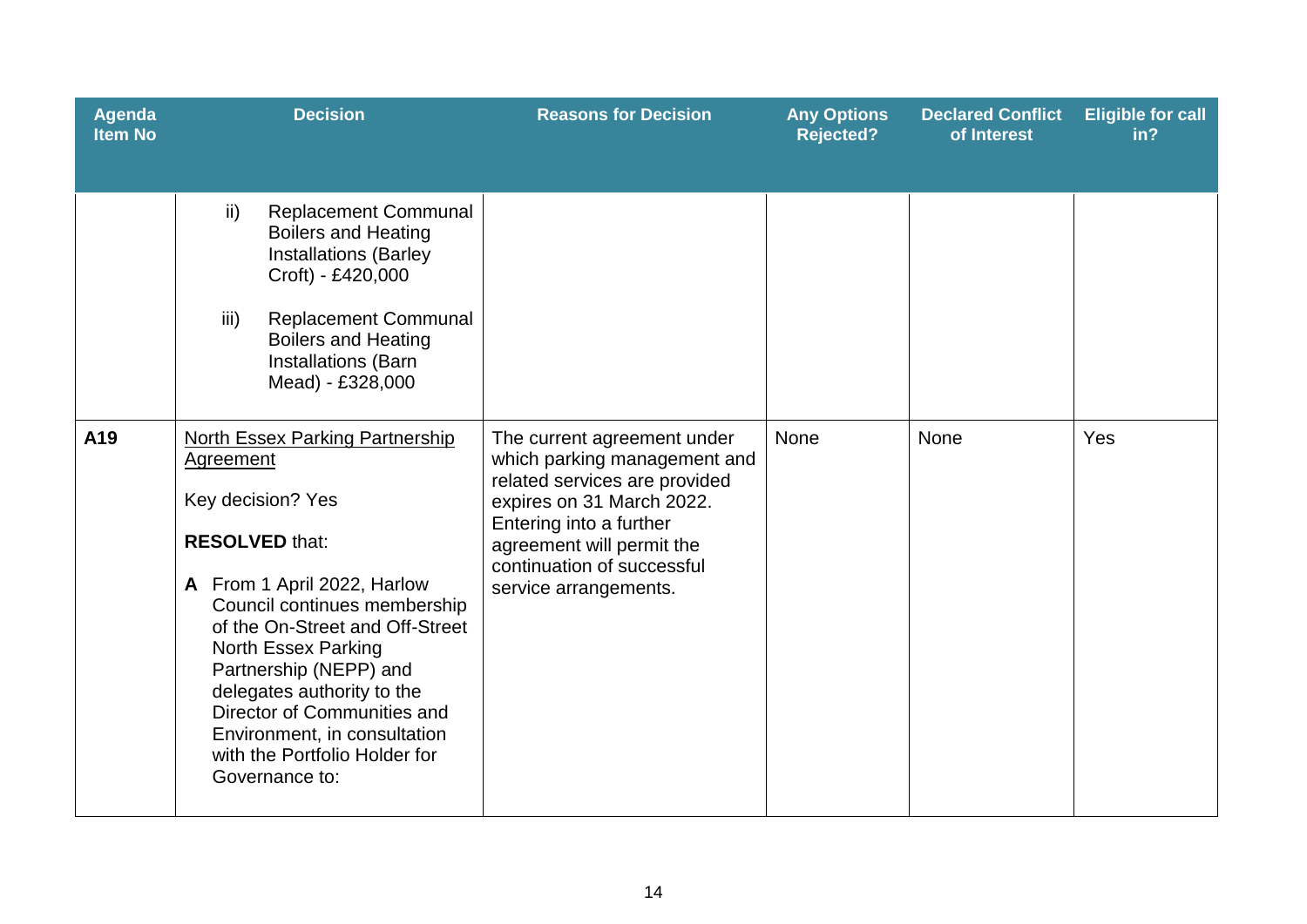| Agenda<br><b>Item No</b> | <b>Decision</b>                                                                                                                                                                                                                                           | <b>Reasons for Decision</b>                                                                                                                                                                                                                                                                                                                                                               | <b>Any Options</b><br><b>Rejected?</b> | <b>Declared Conflict</b><br>of Interest | <b>Eligible for call</b><br>in? |
|--------------------------|-----------------------------------------------------------------------------------------------------------------------------------------------------------------------------------------------------------------------------------------------------------|-------------------------------------------------------------------------------------------------------------------------------------------------------------------------------------------------------------------------------------------------------------------------------------------------------------------------------------------------------------------------------------------|----------------------------------------|-----------------------------------------|---------------------------------|
|                          | i)<br>Approve the new<br><b>Parking Partnership</b><br><b>Joint Committee</b><br>Agreement on terms<br>outlined in paragraph 6<br>of the report.<br>Approve the new Off-<br>ii)<br>street Parking Service<br>Level Agreement.                             |                                                                                                                                                                                                                                                                                                                                                                                           |                                        |                                         |                                 |
| <b>A20a</b>              | <b>Referral from Cabinet Policy</b><br>Development Working Group -<br><b>Housing Strategy</b><br>Key decision? Yes<br><b>RESOLVED that:</b><br>A The Housing Strategy as set<br>out in Appendix A to the report<br>be approved and adopted by<br>Cabinet. | The current housing strategy<br>A<br>has expired and a refreshed<br>strategy has been prepared,<br>based on the new evidence<br>base, to inform our future<br>priorities.<br>The development of new<br>В<br>housing is a key feature for<br>the future regeneration of<br>the town and so this<br>complements the<br>Housebuilding report that is<br>also on the March Cabinet<br>agenda. | None                                   | None                                    | Yes                             |